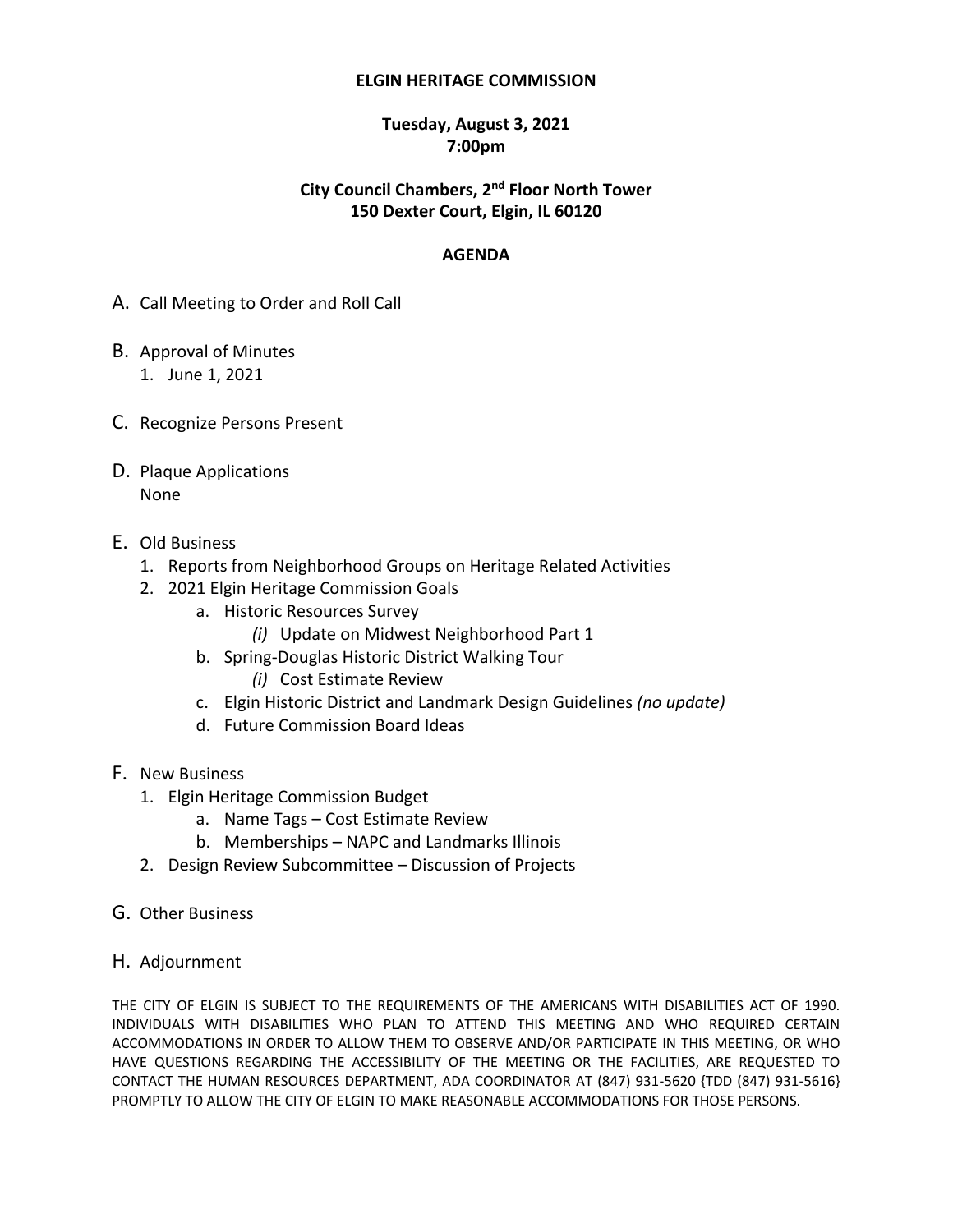# City of Elgin **Elgin Heritage Commission** June 1, 2021

## **Proposed Minutes**

- **A.** The meeting of the Elgin Heritage Commission was called to order at 7:01 p.m. in the City Council Chambers by Chairman John Marston.
	- 1. **Members Present**: Rebecca Hunter, Len Govednik, John Wiedmeyer, John Regan, Marge Rowe, Scott Savel, Brian Anderson, and John Marston.
	- 2. **Members Absent**: None
	- 3. **City Staff Present**: Christen Sundquist, Historic Preservation Planner

#### **B. Approval of Minutes:**

- 1. *A motion was made by Commissioner Regan to approve the April 6, 2021 minutes with the following amendments: E1b, Tefft Zoo replaced with Tefft's Farm; E3b, eight plaques replaced with 24 plaques; F1 the word "apart" replaced to "as part." The motion was seconded by Commissioner Wiedmeyer. The motion passed unanimously.*
- 2. *A motion was made by Commissioner Anderson to approve the April 13, 2021 Historic Grant Review minutes as submitted. The motion was seconded by Commissioner Hunter. The motion passed 7-0-1 (Savel abstained)*
- **C. Recognize Persons Present**: None
- **D. Plaque applications:** None

#### **E. Old Business**

- 1. Reports from Neighborhood Groups on Heritage Related Activities
	- a. Commissioner Rowe noted to the commission that the top of the windmill in Foundry Park was removed due to damage from the August windstorm. It is currently being repaired and will be reinstalled at the end of summer.
	- b. Commissioner Rowe stated that the Elgin History Museum received a \$4,000 grant from the Illinois Historic Sites Advisory Board of Records to digitize the Courier News' negatives.
	- c. Commissioner Rowe stated that the May  $22^{nd}$  open house at the Nancy Kimball House located at 302 W. Chicago Street had over 100 people visit.
	- d. Chairman Marston stated that the Gifford Park House Walk and the Elgin History Museum's Cemetery Walk will be held this year. The Cemetery Walk will be on the 4<sup>th</sup> Saturday and Sunday of September and will be back in person. The House Walk will be held on the second Saturday of September, though, the committee is still working out the logistics of an in person tour.
- 2. 2021 Elgin Heritage Commission Goals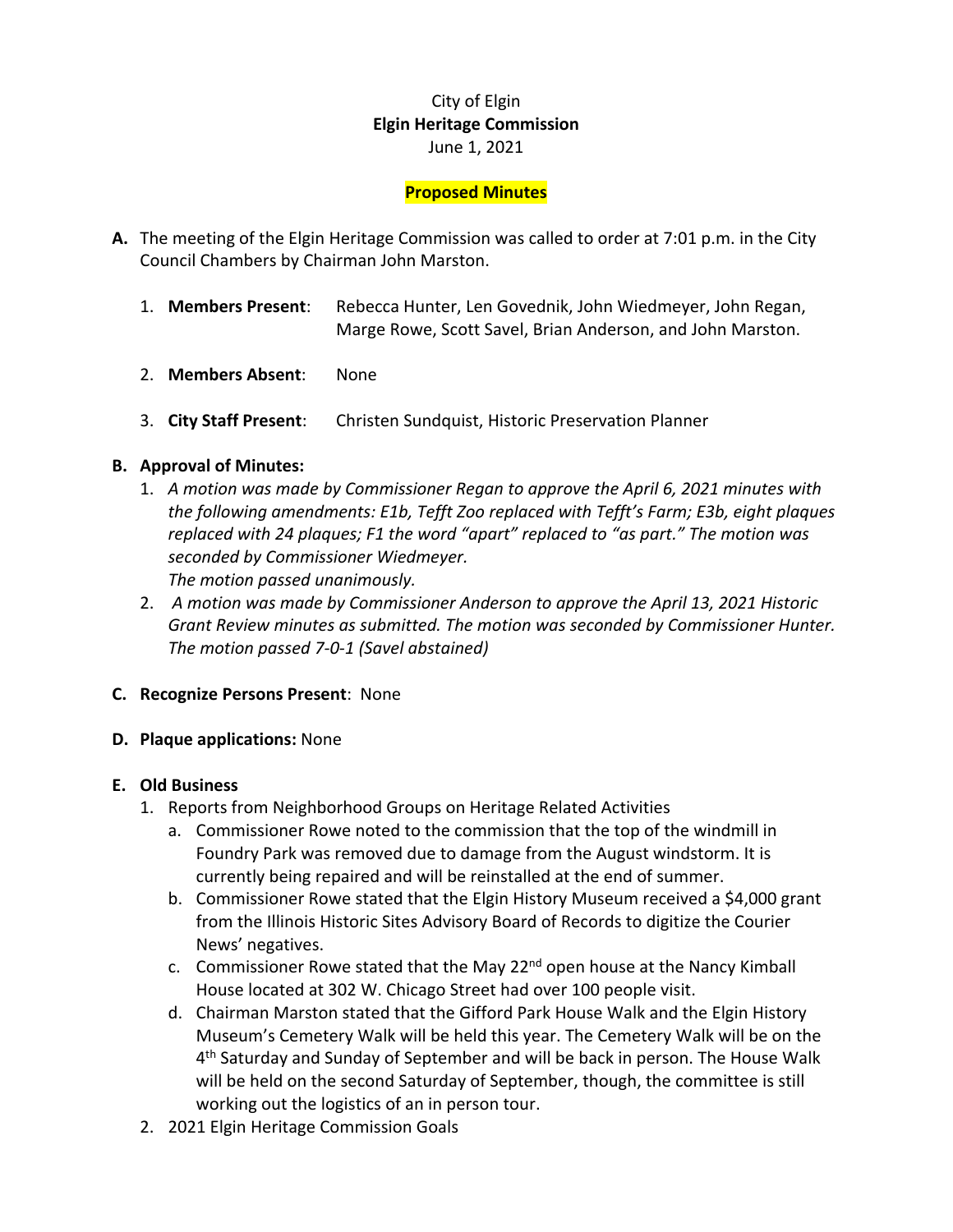- a. Historic Resources Survey *No update.*
- b. Spring-Douglas Historic District Walking Tour *No update.*
- c. Elgin Historic District and Landmark Design Guidelines *No update.*
- 3. Preservation Month Recap 2021

The Commission noted that the events held this year were well attended. Commissioner Hunter stated that she had 26 people join her tour and she had to turn away 31 who were interested. The tour of the Brick Hill was also well attended with 20 people, the Hillside Cemetery tour was at 50 people and Jerry Turnquist's tour of the Elgin Historic District was at full capacity.

# **F. New Business**

- 1. Elgin Heritage Commission Budget
	- a. Mayor's Awards Photographs *A motion was made by Commissioner Regan to pay \$300 for the professional photographs taken by Bruce Shipyor at the Mayor's Awards for Preservation 2021. The motion was seconded by Commissioner Rowe. The motion passed unanimously.*
- 2. Bungalow Plaque 1032 Prospect Boulevard

Staff noted to the commission that 1032 Prospect Boulevard was formally approved by City Council to be included into the Bungalow Thematic Historic District the week after the Mayor's Awards. She asked the commission if she should hold onto the bungalow plaque for the December Plaque Awards or if she can give the plaque to the owner now. The commission felt that staff should give the plaque to the owner now and have a brief acknowledgement to the owner at the December awards ceremony.

3. Future Commission Board Ideas

Chairman Marston stated to the commission that they need to become more involved within the community. This may include walking tours, events, lectures, neighborhood group check-ins and any other ideas that the commissioners feel passionate about and would like to organize. To get more presence in the community, Chairman Marston stated that the commission should look into getting name tags so when they can be recognized at events to bring more awareness of what the commission does for the community.

The commission agreed and asked staff to provide a cost estimate for review at the next scheduled meeting. Chairman Marston asked that each commissioner think about what they'd like to focus on for their involvement on the commission to discuss at the next scheduled meeting.